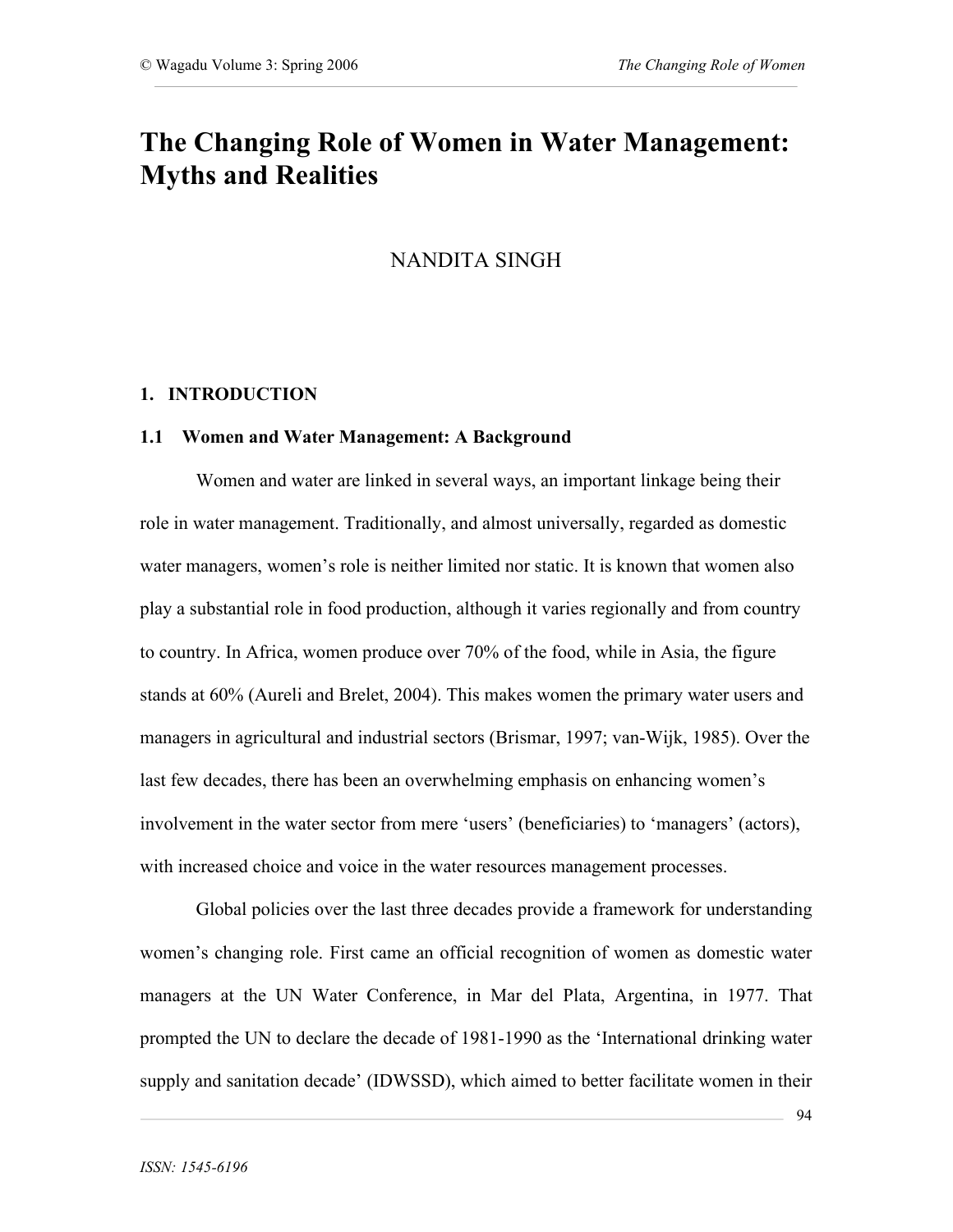domestic water provisioning tasks. These global policies promoted women's involvement in the operation and maintenance of water supplies and the sanitation infrastructure of local communities (Elmendorf and Isely, 1983; Kalbermatten, 1991). This was further expanded to acknowledge the role of women in other spheres of water use and management, as well as deepen their stake in the sector to promote their participation in water resources management as a whole (ICWE, 1992; UN, 1992). The final phase of development has seen an increased concern with 'stronger voices' of women in decisionmaking processes within the arena of water resources management (ICF, 2001; WWC, 2003).

### **1.2 The Issues**

Water policy interventions have been designed and implemented within local community contexts. These include national policy frameworks and governmental programs as well as policies designed by the international development agencies such as UNICEF, SIDA and DFID, the major supporters in the developing world. The nongovernmental (NGO) sector, too, has been active by implementing specific interventions in selected areas. Well-known NGO initiatives in this sector in India include those of SEWA in Gujarat (Maharaj, 1999) and Water Aid in the states of Maharashtra, Karnataka, Andhra Pradesh and Tamil Nadu (Water Aid, 2003).

Several studies have been conducted on the impact of such interventions and many of these attempt to illustrate that the interventions at various levels have been effective in bringing about a substantial change in the role of women in water management with economic and health benefits (Carr and Sandhu, 1988; Parshad, 1988; van-Wijk, 1985; Verhagen, et al., 2004) as well as improved participation (Gross, et al.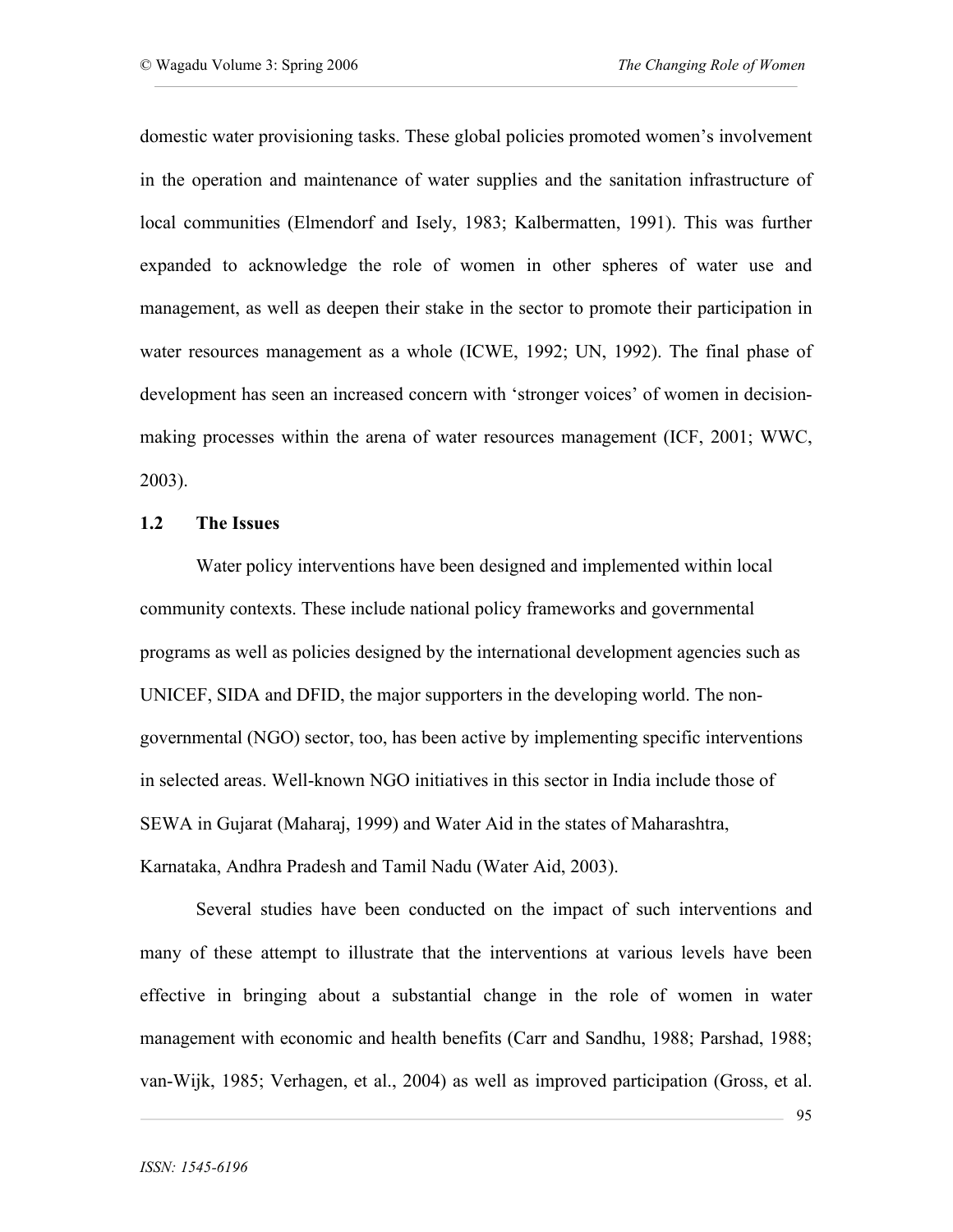2001). On the whole, these studies identify issues and problems and suggest solutions that are depicted as universal in validity. According these studies, women universally face the problem of access to safe water sources; encounter hardships in fetching water; are denied equal water rights and resources within their societies; or that they have always lacked a forum or mechanism to have their voices heard in the process making decisions about water.

However, women's issues must be analyzed within the framework of gender<sup>1</sup>. An anthropological theory on gender, which is based upon generalizations drawn from specific micro-level studies, postulates that gender representations are multi-faceted and must be understood first in terms of the context in which they appear, and second in terms of their relation to other contexts (Sanday and Goodenough, 1990). Anthropological studies argue that it is not right to think in terms of a single status for women because status is dependent upon context. Within the scope of this theory, the prevailing consensus about the nature of gender inequality and the theories dealing with it--which perceive hierarchically-organized societies with men occupying dominant positions over women--is challenged. Any notion of universality regarding the position of women (versus men) is seen as fallacious, because men, women and their activities need to be seen as existing in their mutual relation to one another (Sanday and Goodenough, 1990).

Drawing support from the body of anthropological theory in general and of gender theory in particular, this paper seeks to unfold the realities underlying the

<sup>&</sup>lt;sup>1</sup> Gender refers to the social construct of sex. Within this concept, society is seen as constituted of women and men who exhibit socially and culturally determined differences in behavior, attitudes, roles and responsibilities (Seymour-Smith, 1986). They may also exhibit differences in social, cultural, economic and political attributes and opportunities (Woronuik, Thomas and Schalkwyk, 1997).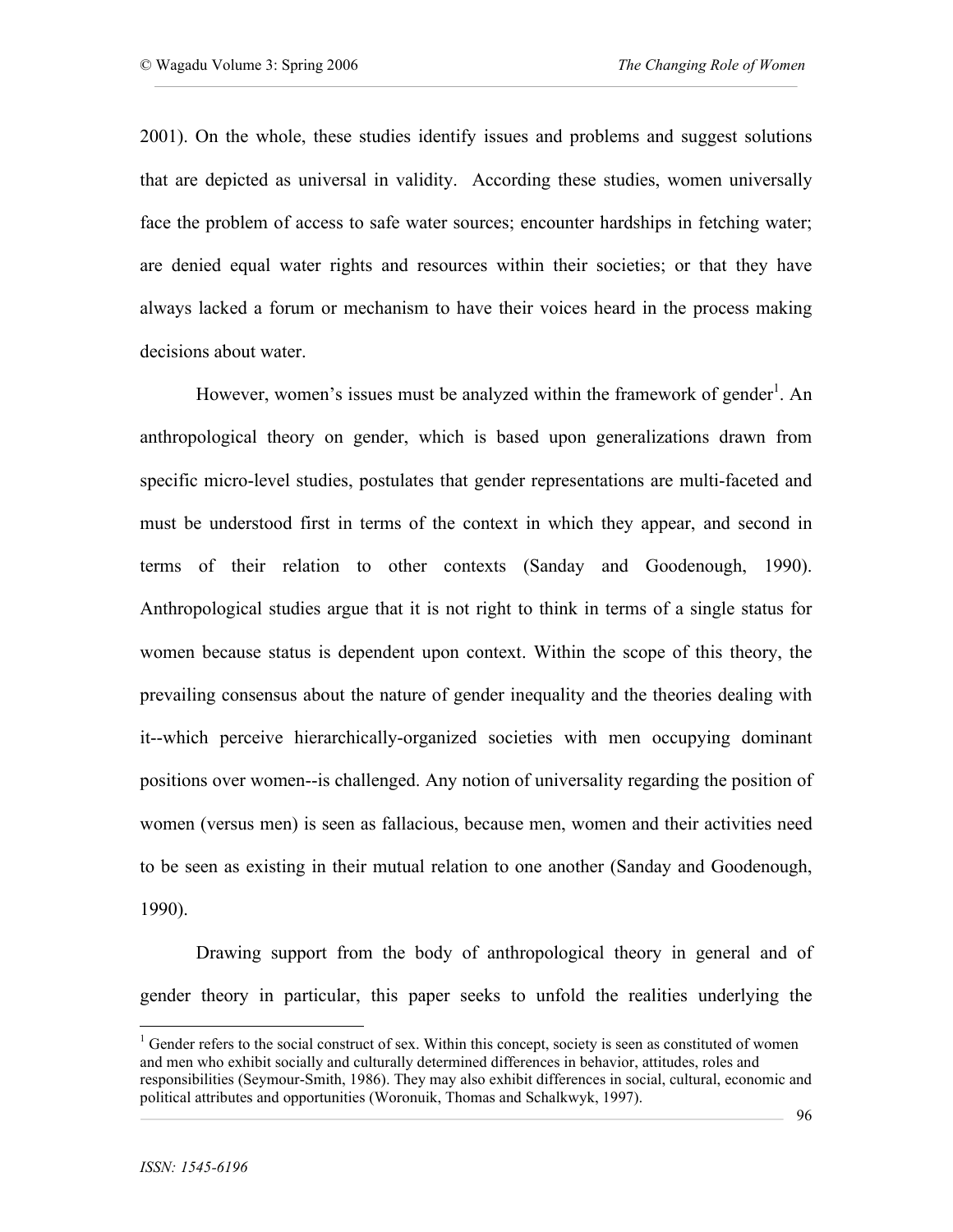universalistic claims about transformed roles for women in water management. Considering the importance of 'context' in the construction of gender ideologies and relations, it argues that while the transformation may have been possible or effective in some contexts, it cannot be taken as a universal reality. Since construction of gender ideologies and relations vary contextually, any intervention built upon universal processes of change may not actually make substantial impact upon the existing social forms. The paper will examine the situation with respect to the changing role of women in water management in the context of rural India, through a micro-level study based in two states that exhibit similarities in socio-cultural contexts.

The paper is divided into four sections, of which the first section comprises the introduction. The second section presents background on the traditional set-up regarding the role of women in water management in a rural Indian setting. The results of attempts at transforming this role (in terms of increasing women's benefits and participation in the sector) are qualitatively sketched in the third section. A discussion on the myths and realities of women's water management roles follows in the fourth section. The paper concludes with a summary of the findings and a presentation of suitable recommendations.

### **1.3 Methodology**

The findings and discussions in the paper are largely based upon primary empirical data procured through an ethnographic study in a rural Indian setting. The study was conducted in 14 villages in the states of Bihar and Madhya Pradesh. The villages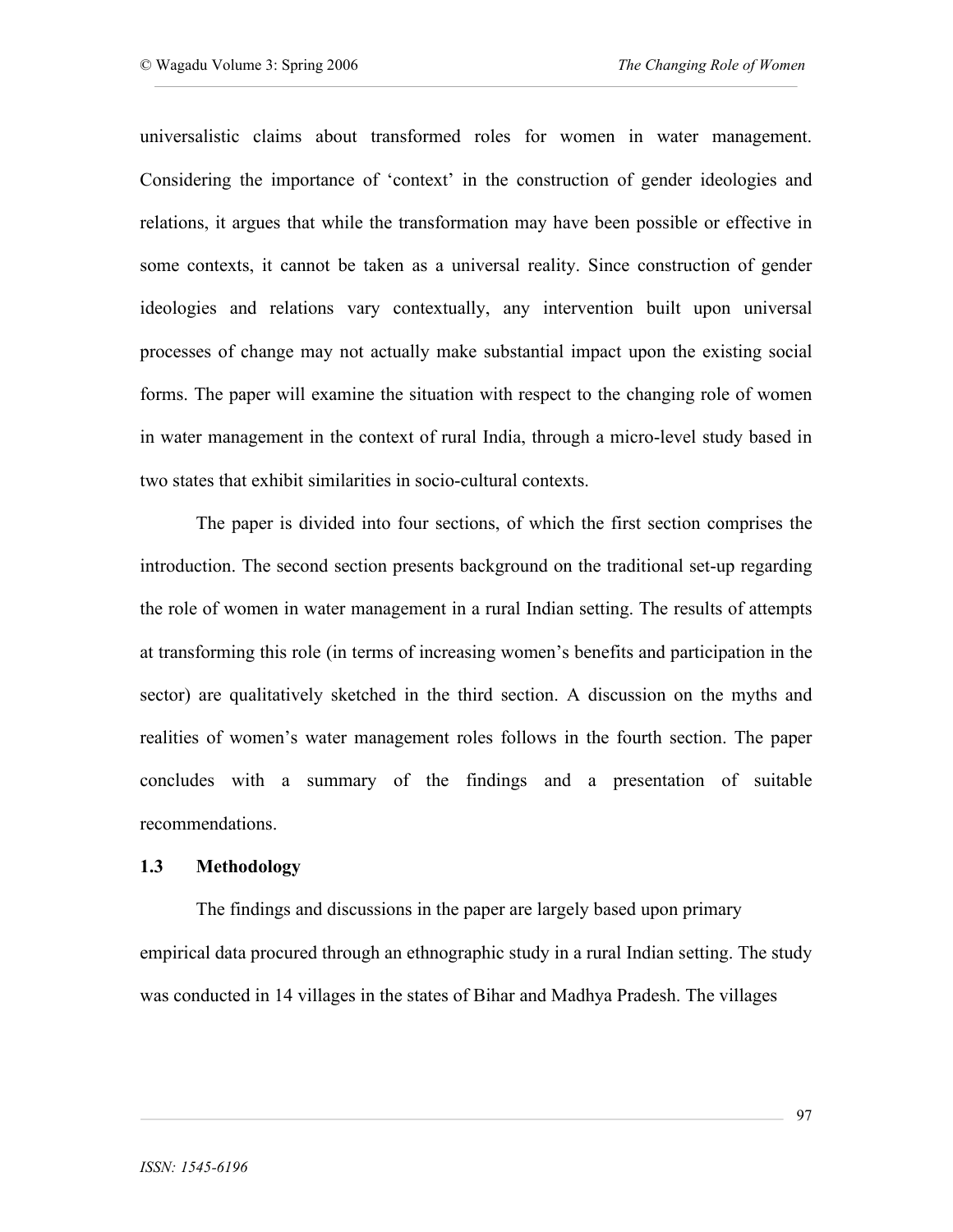were selected on the basis of criteria such as multi-caste<sup>2</sup> composition of the community; availability of traditional water supply sources; installation of new technology (handpumps); and introduction of new water management strategies under State initiative. Fieldwork techniques such as participant observation; unstructured and structured interviews with key informants using open-ended questions; focus group discussions; and case studies were used.

The sample of informants selected within the villages numbered 205 men and 215 women, and were drawn from the different social segments (castes) in the villages. A total of 11 focus group discussions were held in the selected villages, of which five were specifically for women. Case study data was also collected from three villages to obtain evidence of the interplay of factors such as caste and gender in the implementation process of the planned interventions. The data was then subject to qualitative analysis where caste- and village-based profiles were drawn according to traditional as well as modern water management set-ups. These profiles were compared to arrive at generalizations leading to the results of the research, some of which are outlined in this paper.

# **2. WOMEN'S ROLE IN WATER MANAGEMENT: THE TRADITIONAL CONTEXT**

The role of women in water management in the rural Indian context cannot be adequately and properly understood from a universalistic perspective. The ascription of

<sup>&</sup>lt;sup>2</sup> Castes are ranked, named and endogamous social groups, membership in which is determined by birth. Caste system represents a hierarchical arrangement of several castes that share a system of mutual interdependence, involving social, economic and ritual aspects (Beteille, 1996).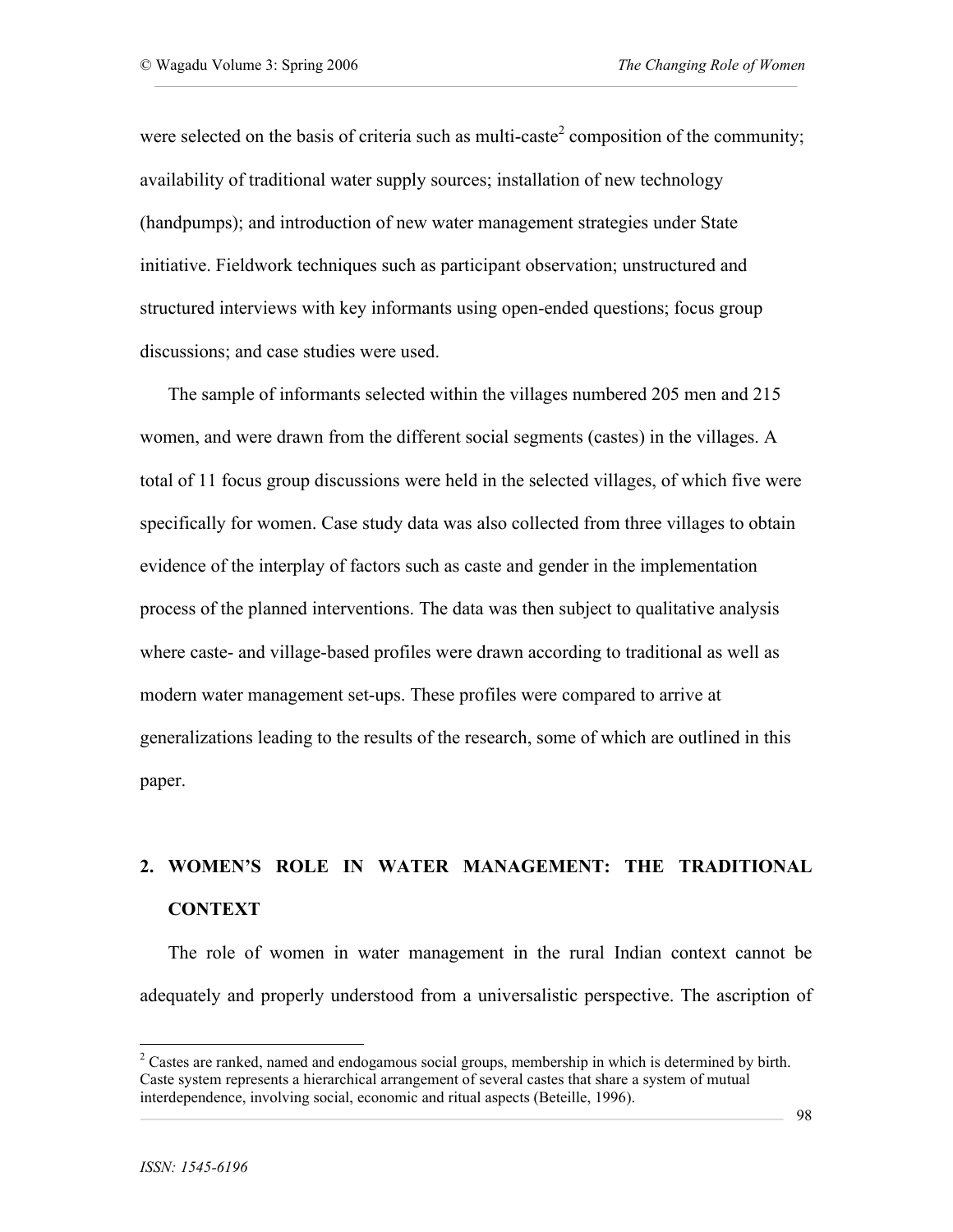roles and responsibilities, and access to powers and resources related to these, are highly differentiated, both between women and men, and amongst women themselves. The differentiation is governed by a number of social principles, the most important of these being caste. Other important principles of differentiation are age, generation and religion.

Women's most important role in water management in the traditional context is seen within the domestic arena--as that of domestic water managers. In this role they are seen as responsible for the gender-specific tasks of procuring, managing, and using water for domestic purposes. Their chief concern lies with water used for five basic domestic purposes: namely, drinking and cooking, washing and cleaning, bathing, sacred and therapeutic usage. The fulfillment of these water needs is guided by the consideration of certain primary water qualities defined within the framework of local cosmologies. For drinking and cooking water these attributes are colour, smell and taste. Good quality water for these purposes is expected to be colourless, odourless and sweet in taste. Consideration of water qualities may then be coupled with additional criteria such as distance, accessibility, and convenience, to define the level of difficulties faced in procuring domestic water.

Given the above scenario of social differentiation among women, it is interesting to note that not all women in Indian villages actually face the hardships involved in fetching water. In the case of upper castes and also some religious groups like Muslims, women are largely restricted to decisions regarding water management in the 'domestic space'. The responsibility of working in the 'extra-domestic space' is believed to be that of men. Therefore, where an upper caste household lacks its own private water sources, the men are responsible for fetching domestic water from public sources. Violation of the norm is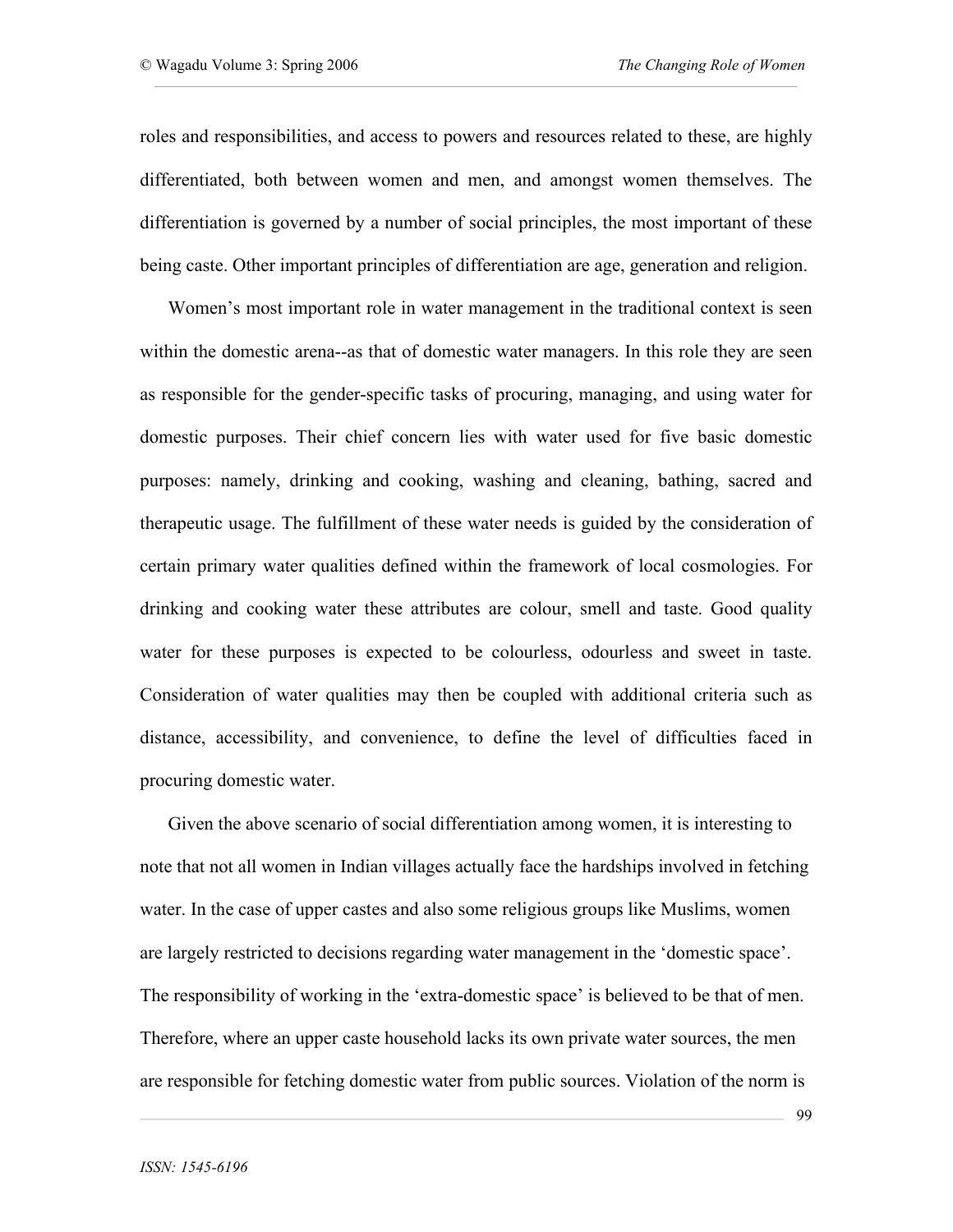seen to bring disturbance in the gender-based social arrangement. As one moves down the caste hierarchy, women show greater mobility in the extra-domestic sphere, shouldering also the burden of fetching water from great distances and uncertain water sources.

Factors of age and generation are also very important in providing further differentiation among women. Older women who are in the generation of 'mother-in-law' and occupy a senior position in a joint household enjoy access to a different social standing--with a set of rights, privileges and responsibilities that are markedly different from that of the younger women. In the upper castes and also in Muslim households, they can even shoulder the responsibility of fetching water from public sources in the absence of men and look after other matters pertaining to the extra-domestic sphere. Within the domestic arena, they actually exercise the decision-making powers with respect to water use and management, the younger women being obliged to follow.

At the household level, another facet of water use and management with which women are associated is agriculture, but here an internal differentiation among women as well. While women are often seen as having large-scale involvement in the agricultural sector, not all women are actually involved. Two categories of women may be examined here. First, the women from lower castes, who themselves generally lack the access to land resources because, due to the historical pattern of economic exchange in the village, their caste itself may be landless--settled for provision of services to the upper caste landlords. These women may, however, constitute an important labor force in the agricultural sector, without actually having much to do with irrigation. Labor for irrigation is generally provided by the men. Second, women from upper castes share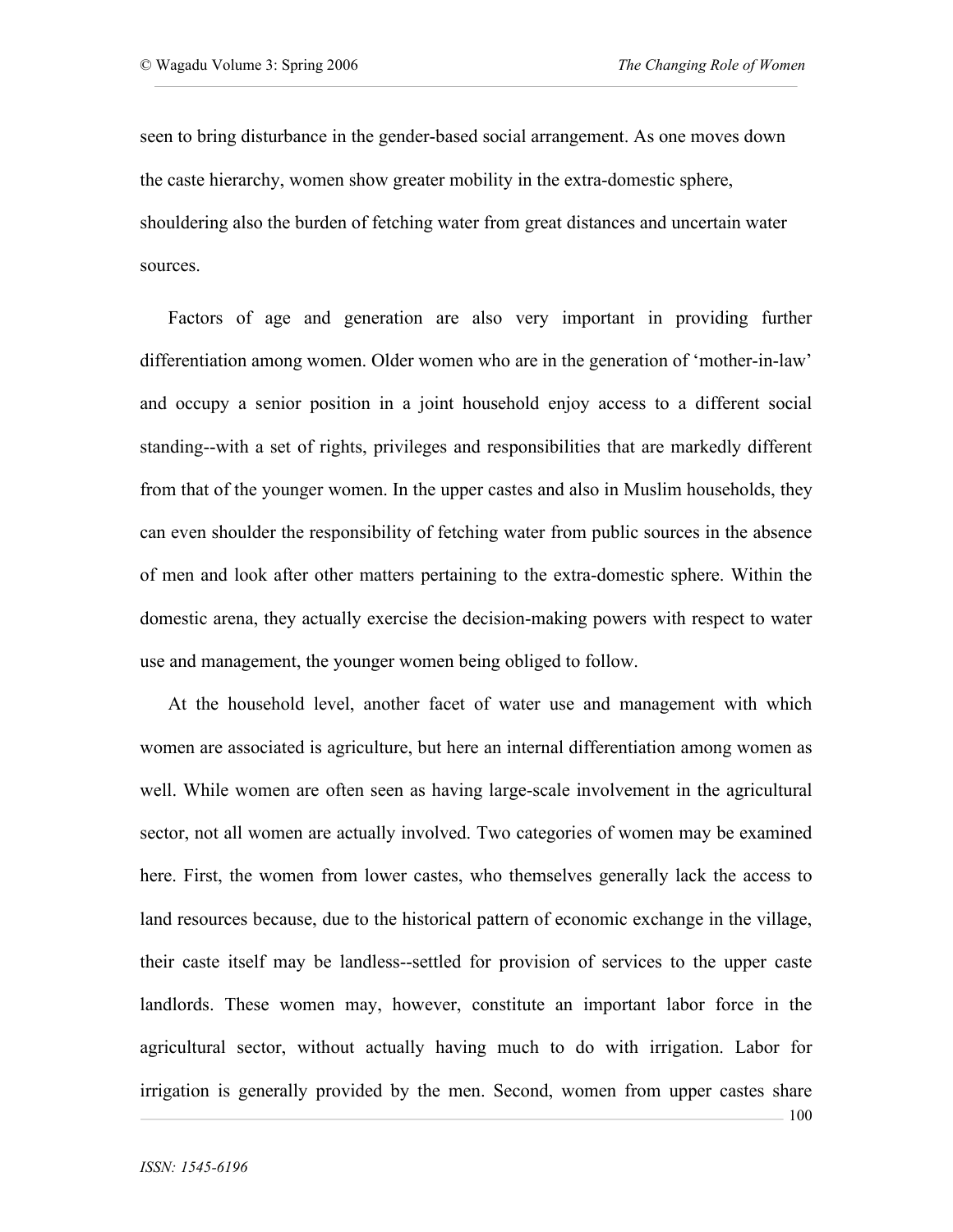minimal concern with use and management of irrigation water, irrigation being a responsibility of the men. However, women's interest and role in the sector are seen in those cases where women manage the agricultural land, either because men of the household are absent or it is woman-headed. In case of small-scale plots that are used for raising vegetable gardens, women's more direct involvement and active role are more apparent. These women can belong to the middle or lower tiers of the caste hierarchy. The interest of women may also lie in those irrigation water sources that are exploited for domestic purposes as well. However, in all these cases, the decision-making and managerial responsibilities are largely handled by the senior women.

In terms of the traditional institutional patterns for managing water needs and resources, two kinds of tasks for women may be analyzed: first, the creation and maintenance of water sources; and second, participation in the decision-making processes governing the water sources. The physical tasks of creating and maintaining water sources are primarily not a part of women's role. From managing resources to employing labor in construction, the responsibility basically lies with the men. However, lower caste women may sometimes provide support in the form of physical labor. The same holds true for the repair and maintenance of water sources, whether private (at household level) or communal.

However, women do participate in decision-making regarding the creation and maintenance of water sources. With respect to needs and problems that pertain to domestic water sources, women's expression is generally through 'indirect' channels of communication, through what may be called the traditional consultative mechanism that is essentially gendered. Thus, women may express their needs and opinions through their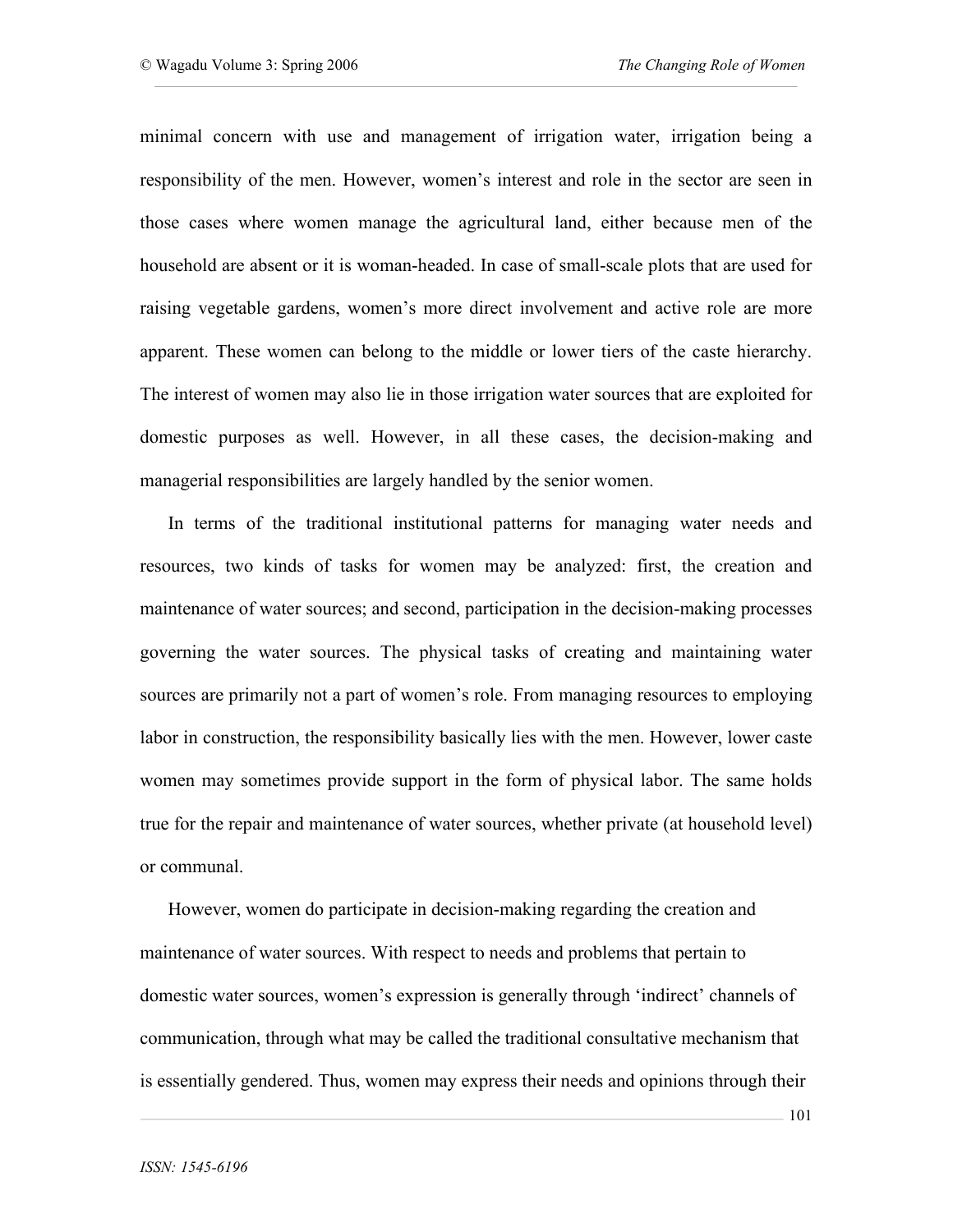husbands, sons or other male relations. Alternately, there is a channel of expression through traditional women leaders. These leaders are generally elderly women who enjoy charismatic authority in the community as a whole, their voice and choice being heard, accepted and followed by the men, even in the extra-domestic space. Thus, women may meet and discuss their needs within their own caste-based groups and express opinions through such women leaders. Alternately, men may consult the senior women leaders for opinions regarding women's domestic needs.

These institutional channels function in relation to public/communal as well as private/household-level sources. In case of the latter, elderly women of the household may act as the opinion leaders. Even decisions regarding execution of action in relation to the expressed needs may be influenced by the opinion of such women leaders.

In addition to the above roles, senior women from the upper castes, or those from within the caste having user rights to a particular water source<sup>3</sup>, may also be involved in monitoring water use by keeping vigil over the users and bringing up instances of infringement of the norms to the public arena for decision. A number of cultural beliefs and practices contribute towards maintaining the quality of water and the source (these may extend to both public and private sources). Enculturation of children to such beliefs and practices is primarily regarded as the women's responsibility; even younger women may participate in this. Women also generally possess knowledge and are responsible for maintaining quality of the water stored and used at home.

<sup>&</sup>lt;sup>3</sup> The caste system lays down rules regarding rights of access to and use of spaces and resources in the village based on the principles of purity and pollution. In accordance with these norms, users of a common water source may consist of members of one or more castes that are contiguously placed in the local social hierarchy.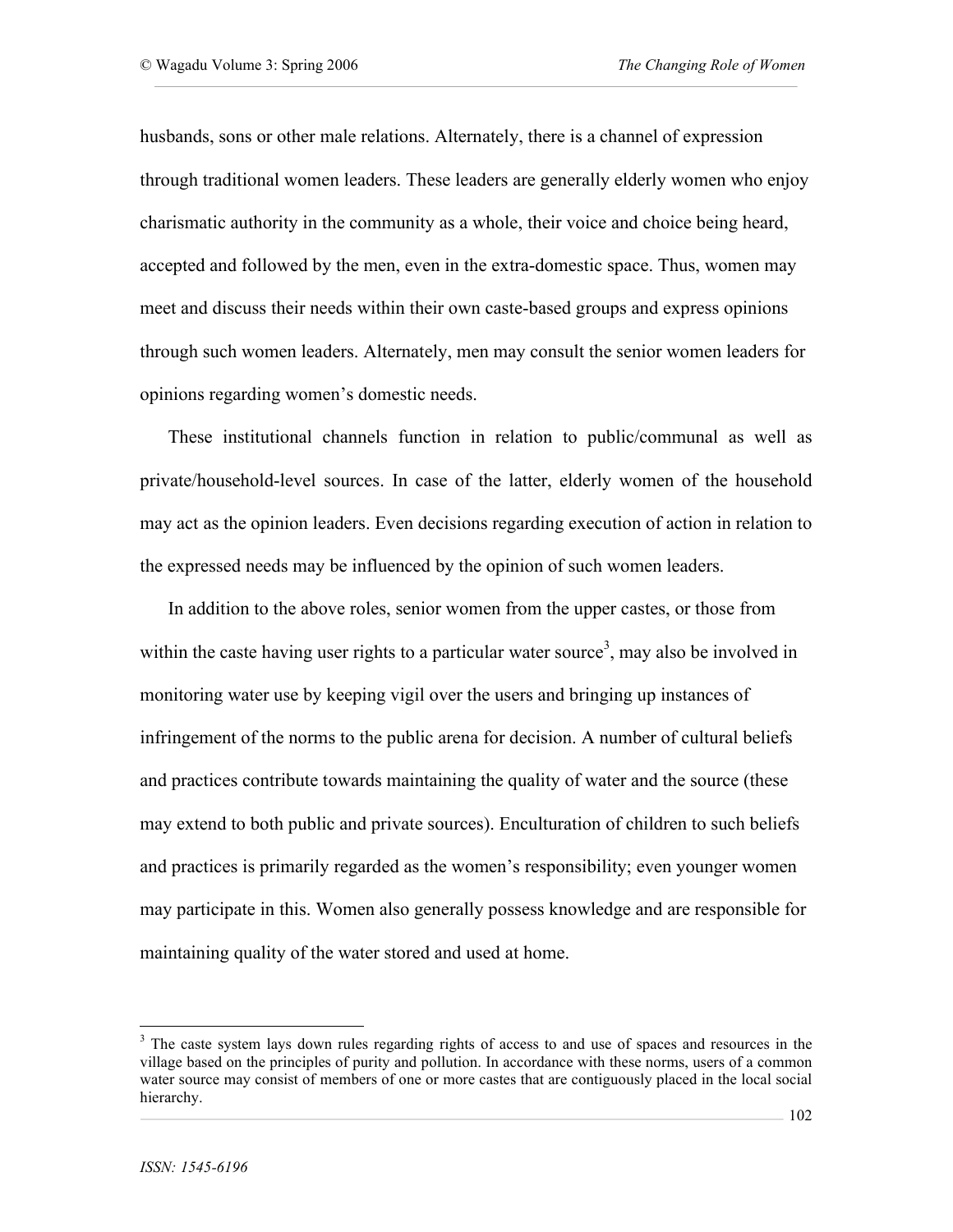## **3. CHANGING WOMEN'S ROLE IN WATER MANAGEMENT: SOME REALITIES**

Against the backdrop of the traditional role structure for women in water management, some realities of the changing scenario will be presented in this section. It is often assumed that women will benefit from savings of time, energy and better health if they have access to improved, accessible, and reliable water sources. The time saved will be spent taking up additional economic activities as well (van Wijk, 1985; Verhagen, et al., 2004). However, the present study indicates that in the study area, such benefits have not come automatically to all women, and a number of reasons can be examined.

First is the fact noted earlier that local cosmology guides the choice of water sources by consideration of appropriate water qualities defined within it. For instance, good quality water for drinking and cooking is generally expected to be colorless, odorless, sweet and fresh, these in turn being closely related to the local concepts of purity, health and hygiene. Water from the new sources does not always fulfill these criteria, leading to decisions about continued dependence on the traditional sources already in use. This has influenced the level of adoption of the modern water supply sources, often leading to a situation where the new communal handpumps are merely used as 'add-on' sources of water; many times their water is not perceived as appropriate for drinking and cooking at all. Thus, the workload of women is actually enhanced, not reduced, because of the variety of water supply options, some of which continue to be remote.

Second is the fact that the water management roles of all women in rural India have not been universally transformed. On the one hand, women from the upper castes--who constitute a substantial proportion of the women's population in the villages--have not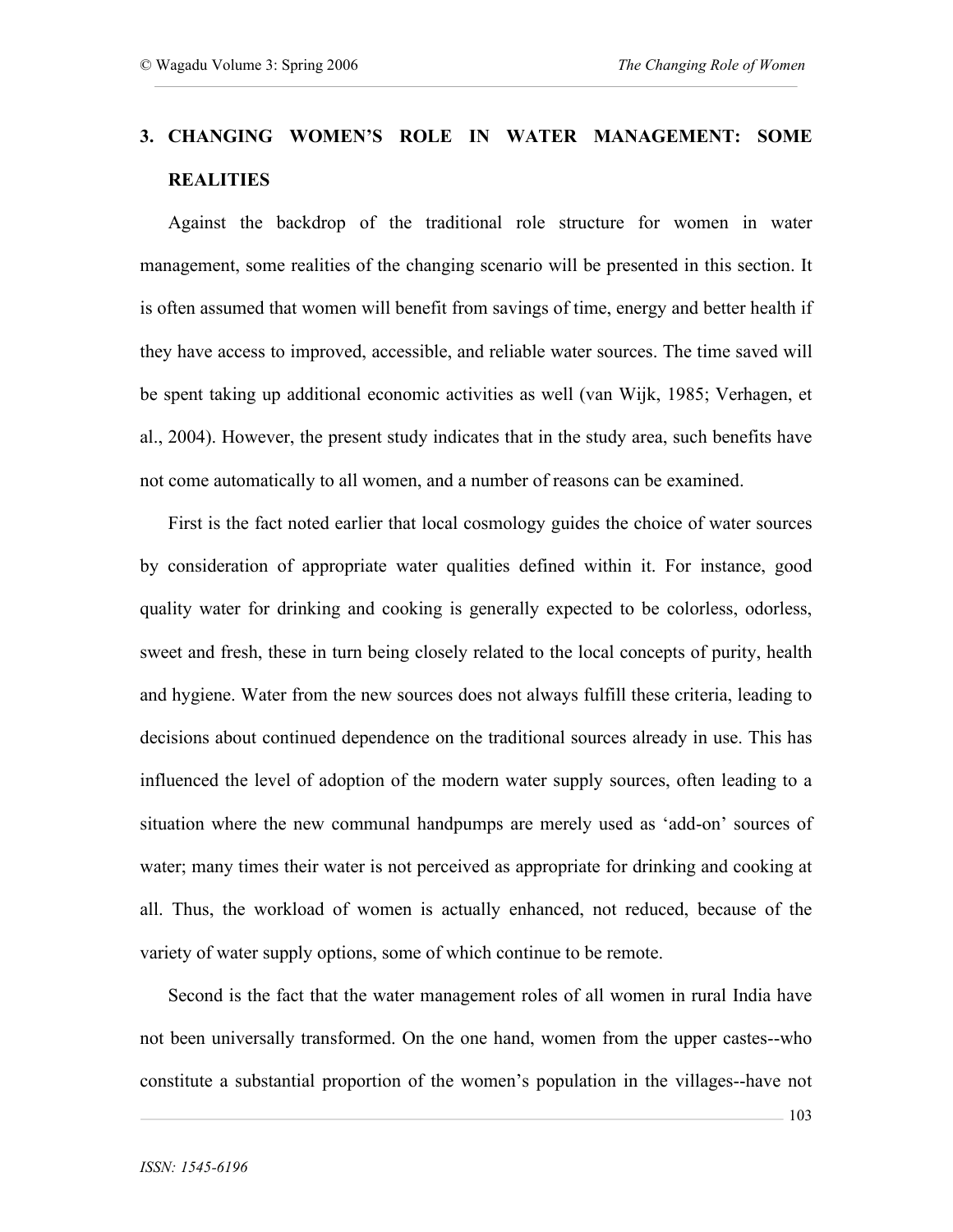been substantially affected because they were never involved in the physical task of fetching water in the first place., On the other hand, many of the more needy and also specially-targeted women from the lower segments of the rural society--those belonging to the scheduled castes (SC) and scheduled tribes  $(ST)^4$ -- remain deprived of the benefits because their access to the new improved water sources is extremely restricted. Intercaste behavior is based upon notions of purity and pollution, so contact with the members of SC/ST is seen as potentially harmful; hence, not only are the different castes segregated, but the location of resources (and therefore water sources) prevent castebased distribution. Sharing of resources is generally permissible only among castes of equivalent position or at most among those considered as the 'cleaner' castes. Ignorance of these social intricacies has led to the new communal handpumps being installed within upper caste boundaries, despite the apparent 'public' locations (such as near schools and roads). For example, in M.P., it was found that only 9 out of 44 handpumps were actually installed in the poorer localities inhabited by the lower castes. As a result, a substantial improvement of the water-fetching roles of these women has not been achieved.

Regarding enhancing women's involvement in operation and maintenance roles, again contradictions with the projected realities emerge from the present study. In the mid-1980s, a program called TRYSEM (Training of Rural Youth for Self-employment) was implemented, where local handpump mechanics were to be trained under the 'village level operation and maintenance concept' (VLOM) (UNDP and WB, 1987), with priority

<sup>&</sup>lt;sup>4</sup> The terms scheduled castes (SC) and scheduled tribes (ST) refer to categories mentioned in the Indian Constitution. These categories are considered to be weaker sections of society whose interests need to be safeguarded and promoted. Socially, these groups are seen as occupying the lower rungs of local hierarchies.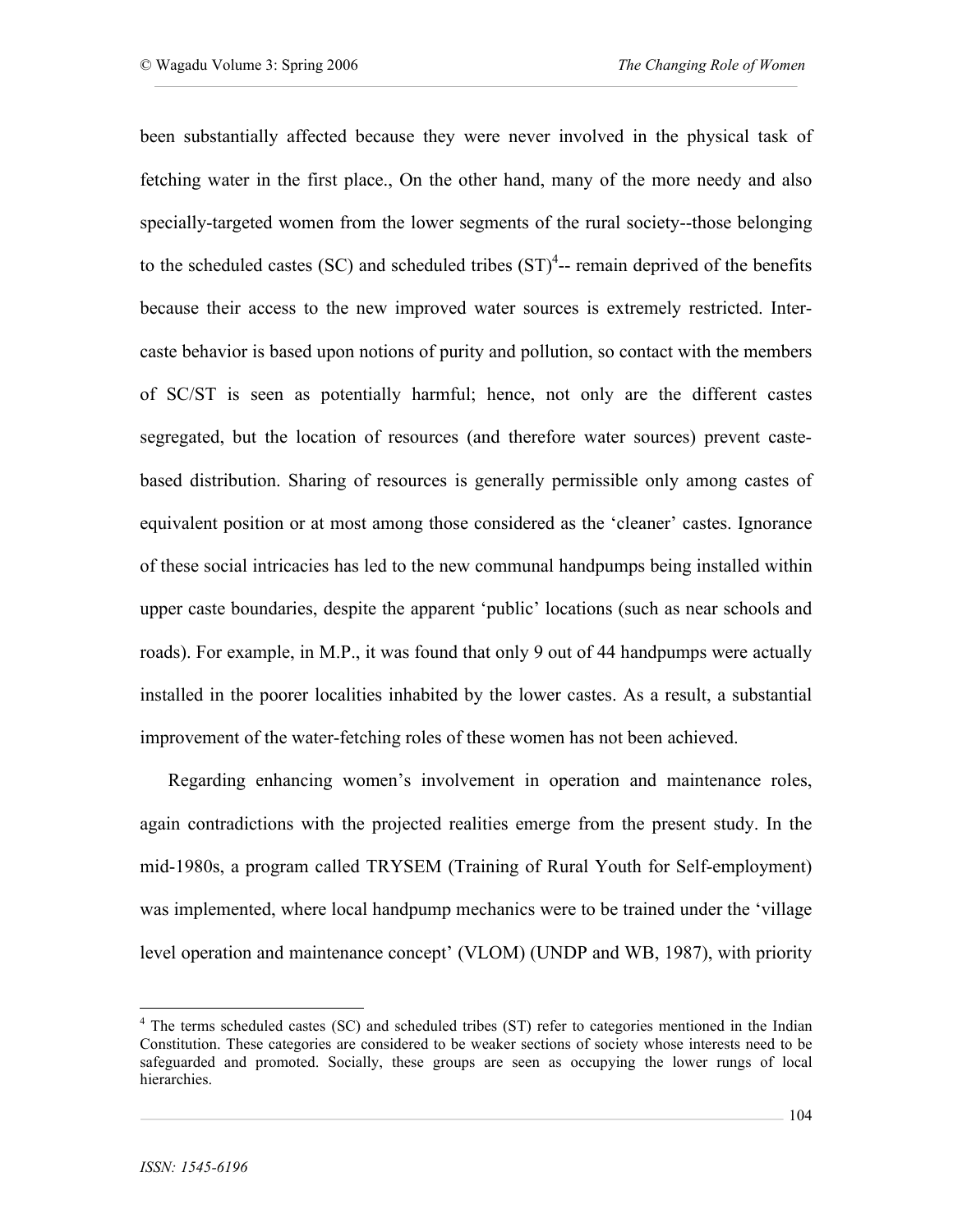given to young women. It was argued that since women have better availability in the community, efficiency of the technology and therefore of the water supply program can be improved by building the capacity of women users, besides providing the scope of self-employment to such trained women. While the literature cites instances of 'successful' cases (WSP, 1999), in the study area it was found that very few women candidates came forward for the training and of those trained, only a handful work as handpump mechanics. The reason is embedded in the fact that repair and maintenance of water sources is deemed men's work and women consider the idea of taking up this task as extremely unconventional. Also, the act itself, if taken up by women, especially those from the upper castes or religious groups like Muslims, is not positively valued since it involves their working outside the privacy of the house. Many women are reluctant to disrupt the standards governing separate workspaces as well as the social code of conduct based on 'avoidance' between certain social categories, including all senior men and the women from other households that the latter are supposed to reciprocate.

At the same time, a systematic arrangement for payment is generally missing, with some local governments considering the work as some kind of community benevolence, with no expectation of payment of wages. For women from the underprivileged sections, an added disincentive comes from their lack of social access to those very communal handpumps that they are supposed to repair. Under such circumstances, transformation of the role of women through learning mechanical skills has not really proved to be successful.

The expanded role for women in management processes was introduced early in the irrigation sector when their participation in 'participatory irrigation management' (PIM)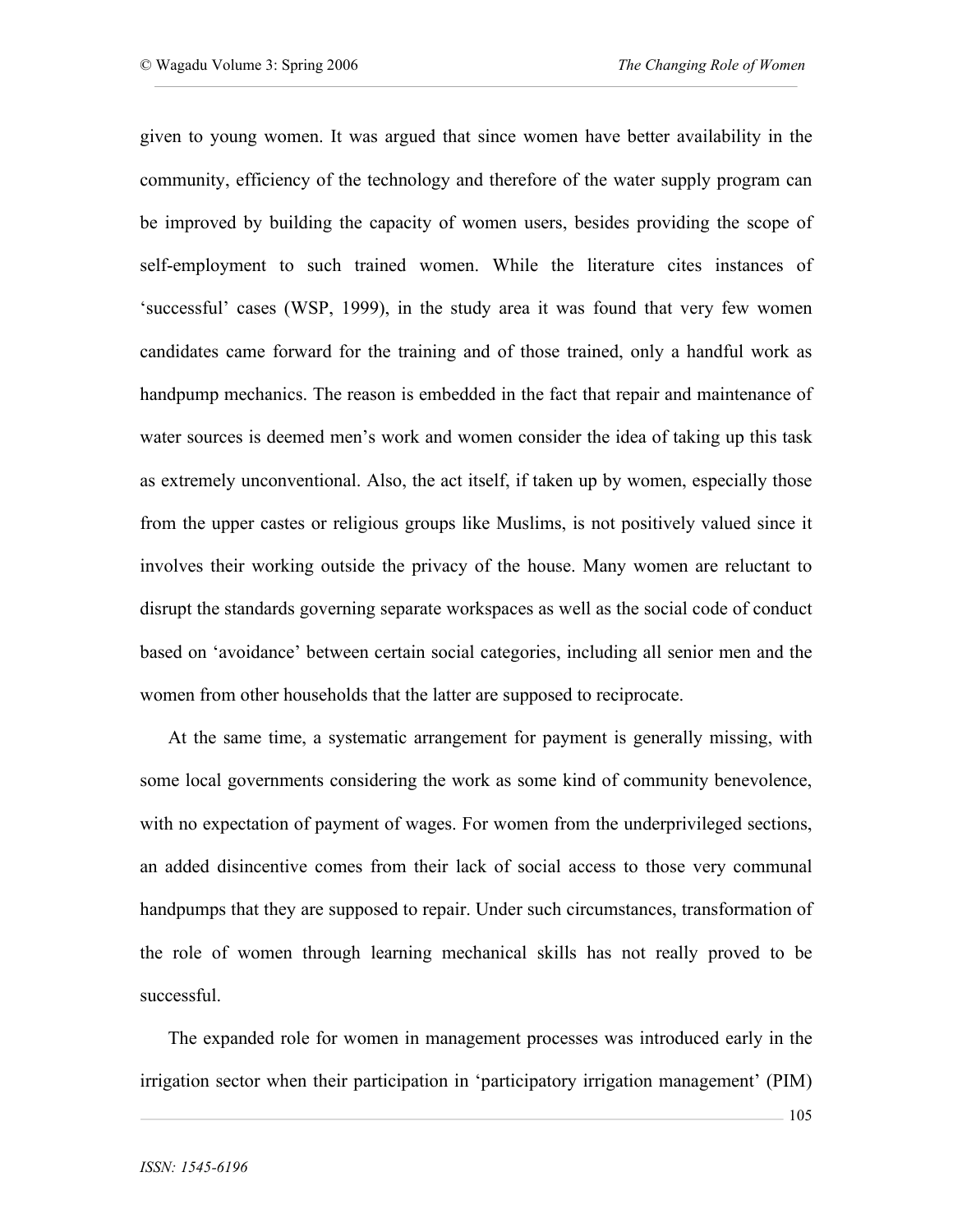was promoted. This actually had limited relevance for women for reasons noted earlier and resulted in tokenistic participation in most instances. In the water supply sector, women's participation in decision-making within the local governance structure was introduced through the 'Panchayat Raj' institution (PRI) that is based on a 3-tier rural local government structure, the lowest being at the village level. With respect to water management, the PRIs are expected to play a major role in providing safe drinking water and managing the systems and sources in their respective areas by implementing the schemes designed at higher levels, selecting the location of new water sources (generally handpumps), and operating and maintaining the sources.

Women's participation in the local water governance initiative was ensured through a reservation quota of 33% in the PRI bodies at each level. A specialized committee in a PRI body is responsible for water supply issues. However, a first hand observation of the working of the PRI committee at village level revealed that women do not actively participate in the committee and its activities. In many cases, their membership is tokenistic and in meetings they are represented by their male relations, mostly husbands and sons. While a number of studies on the situation have been conducted (Prokopy, 2004), the reasons cited appear to be rather superficially identified, such as lack of education and confidence, ignorance, heavy workload, inconvenient timings and venues, etc. From this study, factors more deeply embedded in the gender ideologies, constructions and relations emerged. These essentially relate to women's role in the traditional decision-making structure as explained below.

The women who are supposed to traditionally enjoy authority in the village/household are not actually supported by the preferred criteria for democracies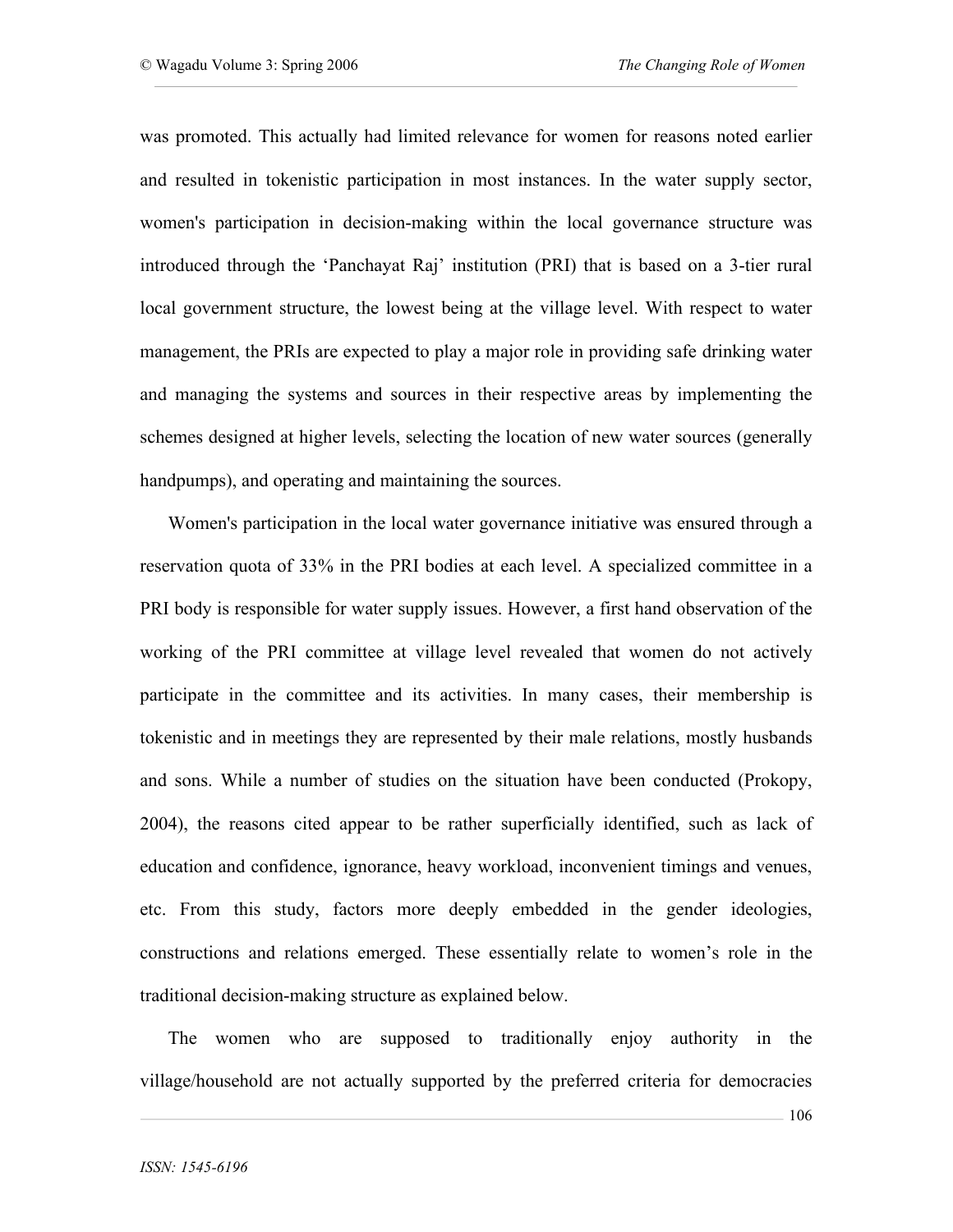under the democratic process by which the women members are elected. The local governance procedures demand younger women who are educated, active, and naturally more predisposed to adopt change. Ironically, these women, especially when married, enjoy the least rights and privileges at household- as well as community-levels, because they are socially obliged to follow the guidance from elders and practice avoidance norms with men as well as with women from other households. These considerations affect the active participation of women members in the meetings of the PRI as well as its committee for water supply, especially with respect to members from the upper castes. Women from the lower castes enjoy greater mobility and are subject to lesser segregation of work arenas; however, adherence to caste ideologies based upon social dominance of the upper caste (who are the traditional elite), prevents them from expressing their interests and executing action for ensuring their fulfillment.

### **4. DISCUSSION AND CONCLUSIONS**

From the above descriptions, the myths underlying the issue of transformation of women's role in water management emerge clearly. These can be delineated and contested on the basis of ethnographic realities.

**Myth 1:** *Any technological intervention for enhancing efficiency in role performance will be adopted uniformly and spontaneously by women and therefore be beneficial in ensuring their access to safe water*.

The new water supply technology (primarily in the form of public handpumps) has not been really adopted uniformly and spontaneously by the targeted women beneficiaries. The myth is contestable on two grounds. First, decisions about adoption of

107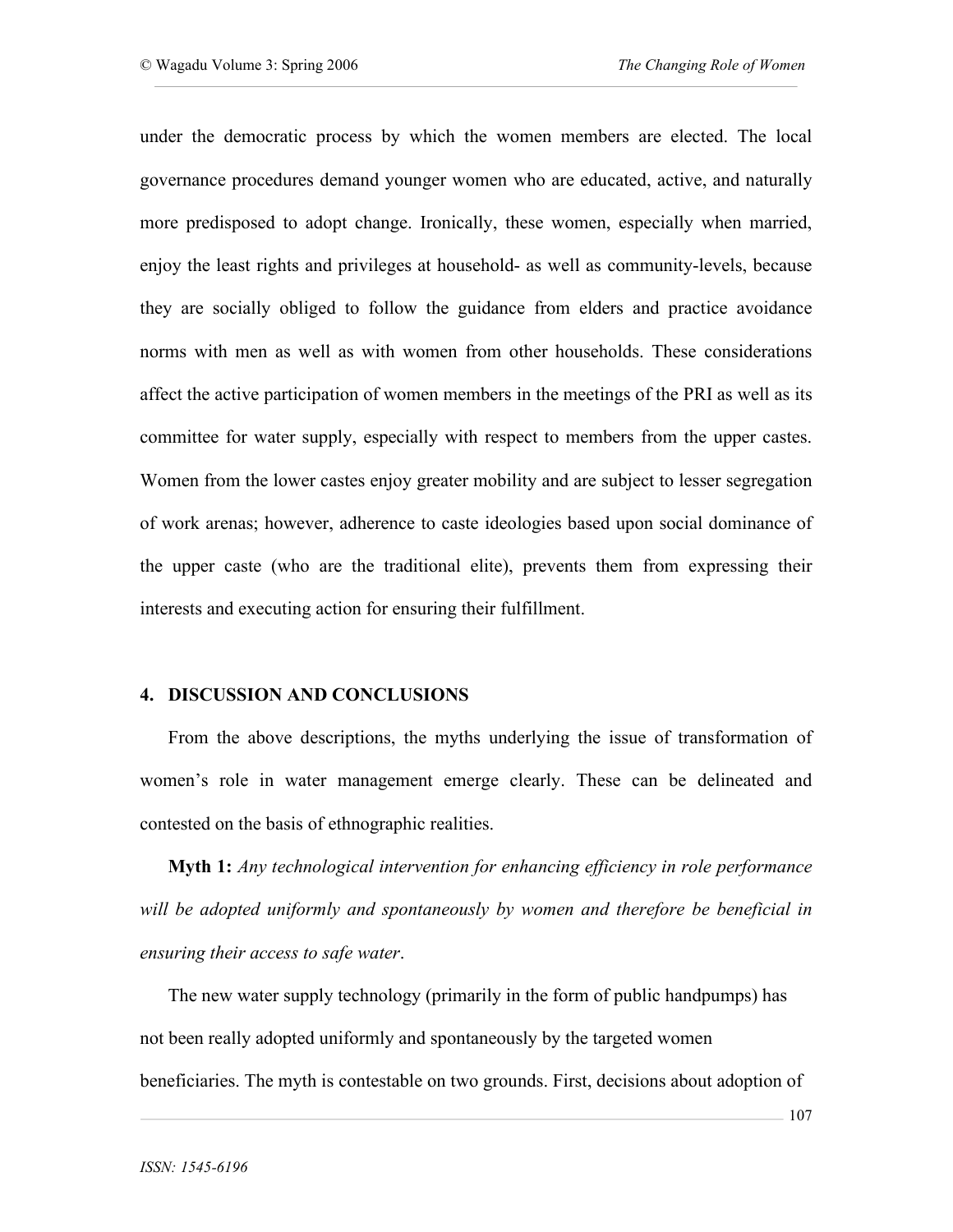new technology are influenced by the prevailing cultural context. In this case, the cultural beliefs and values concerning water quality continue to guide selection of water sources for particular water uses, an arena where women's decisions prevail. Therefore, the universal advantage offered by the modern 'safe' water supply source is not valued the same at the community level and hence, may be rejected for drinking purposes or else actually end up adding to women's burden by providing only alternate 'add-on' sources of water rather than one usable source of dependence.

Second, not all women in local communities are the water providers for their households. On the basis of population statistics for the states where the present study was conducted<sup>5</sup>, it can be said that at least half the population in rural areas belongs to castes where women do not fetch water from public sources. The actual figures would vary from one village to another. In many of these households, men shoulder this responsibility or alternately, private water sources are available within the domestic premises that, however, may not necessarily be safe. Conversely, the other half of the women's population who belong to lower castes, though enjoying official priority as the target group, are actually denied the opportunity of accessing improved water sources due to local caste dynamics that continue to be guided by traditional norms and values.

**Myth 2:** *Given the chance of greater involvement and opportunities (for sustaining efficiency in role performance), all women will uniformly volunteer.*

The reality evident in the area of study indicates that new roles that are alien to the context as well as contradictory to the prevailing social norms may not be well received and adopted by the community. As opined by the local women and men, it is difficult to

<sup>&</sup>lt;sup>5</sup> The SC population in Bihar is 15.7% and in M.P. 15.1% while the ST population here is 20.3% (Census of India, 2001).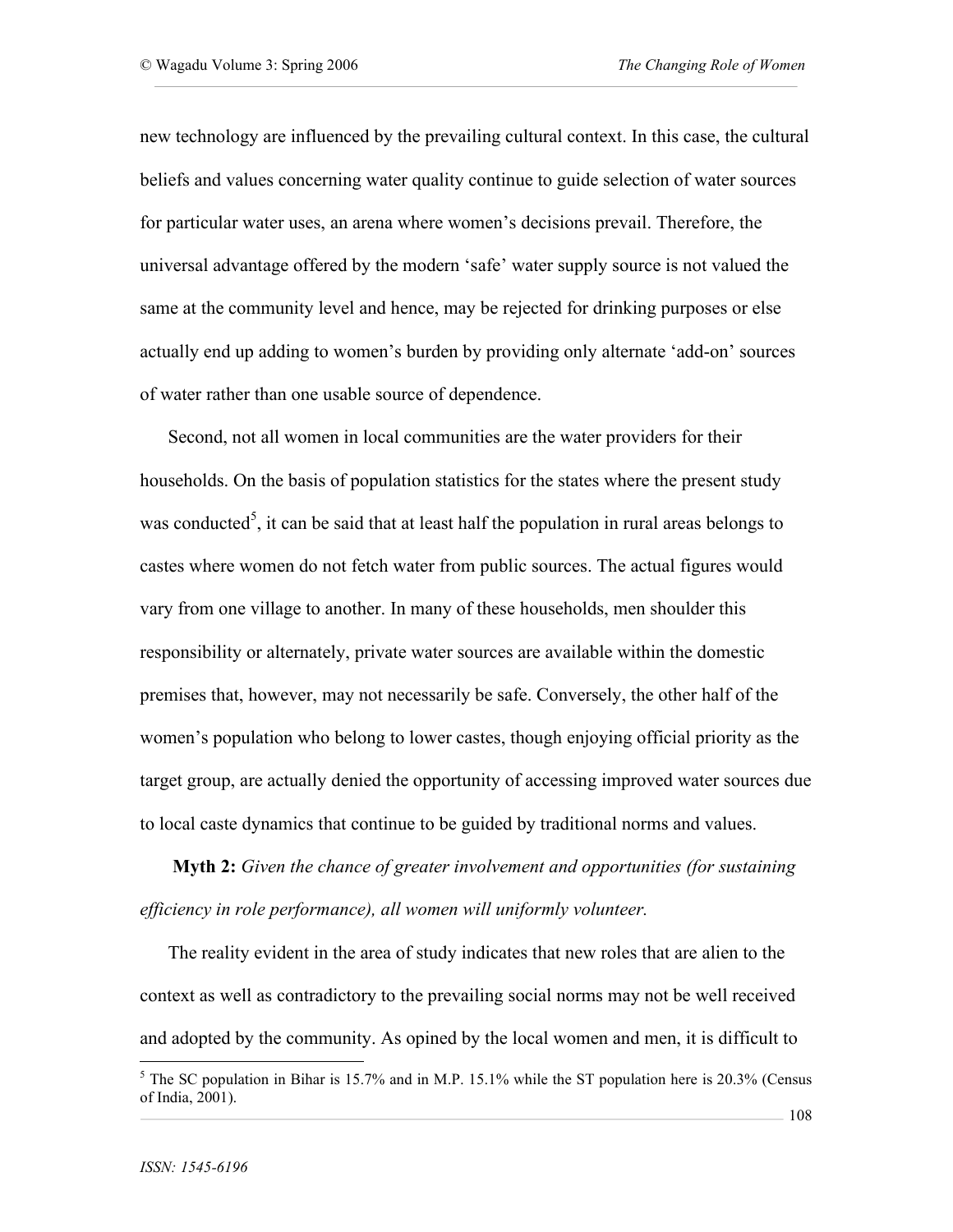adopt new roles that transcend the sphere of accepted, existing patterns of distribution of labor between the genders, without a real 'benefit' value, which is indispensable and irreplaceable. In this case, the intervention for training women as handpump mechanics has not been effective for two reasons. First, in many instances, repair of broken handpumps by women is not a societal necessity because there are options to domestic water sources. If the handpumps break down, the traditional sources can be used for drinking as well as other domestic purposes. Under such circumstances, transgressing the social norms can lead to social criticism, which is neither desirable nor necessary.

Second, women are not willing to take up a task that is associated with men's work because the spheres of labor distribution are quite sharply demarcated, and manipulating them disturbs the social fabric. Further, many women do not see a problem with men continuing as the operation and maintenance managers and actors.

**Myth 3:** *Women are excluded from participation in water management decisions and actions, thereby harboring inequality in the sector. Their participation needs to be fostered through equality-based opportunities.*

The data shows that it is not perhaps universally true that women are denied a role in decision-making and action with respect to water management. In the traditional rural Indian setting as observed here, women play an active, though gender-differentiated role where their opinions are expressed and needs and concerns are addressed, though the channels of communication and leadership are embedded in the given socio-cultural context. Gender-differentiation with respect to channels of participation and action in the sphere of water management is the reality underlying this myth. The absence of such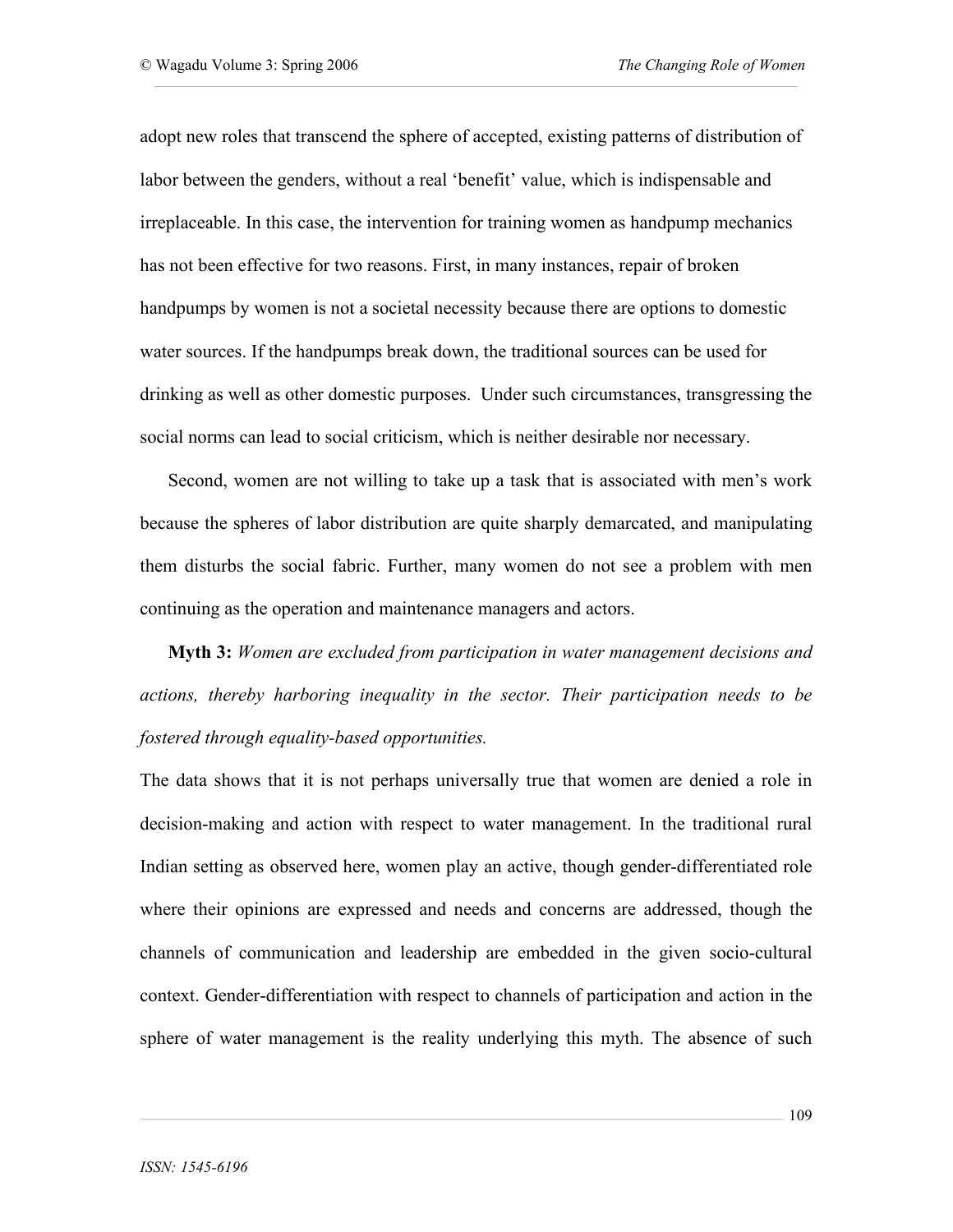understanding has limited the effectiveness of the interventions introduced in the name of fostering women's participation in the sector.

Certain generalizations regarding the role of women in water management can be drawn from the situation encountered in the rural areas of M.P. and Bihar. While a number of studies have attempted to show the positive outputs of interventions aimed at enhancing and improving the role of women in water management, a number of others have tried to identify barriers to their participation (Prokopy, 2004; Gross et al. 2001). However, what is notable in such studies is the universal character that is often attributed to the social context of women, irrespective of the location of the women or their communities in question. Essentially, these studies aim at reflecting realities using a macro-level perspective, one that is fraught with methodological limitations because it neglects micro-level realities that shape the women and their societies. For example, it may not be enough to say that women are unable to participate because of lack of education or 'overburdening' that prevents them from attending to the new responsibilities linked to participation in water management activities.

On the whole, motivations as well as opportunities that are meaningfully workable in the given socio-cultural context are critical for encouraging women's participation and ensuring benefits. Unfortunately, repeated policy shifts and expansions continue to neglect this critical aspect. The right motivation and opportunities cannot be provided through interventions that are contradictory to the prevailing socio-cultural patterns. The findings of the study underline the importance of understanding the 'contextual perspective' of gender relations and ideologies in analyzing the transformation of women's role in water management, with such analysis based upon a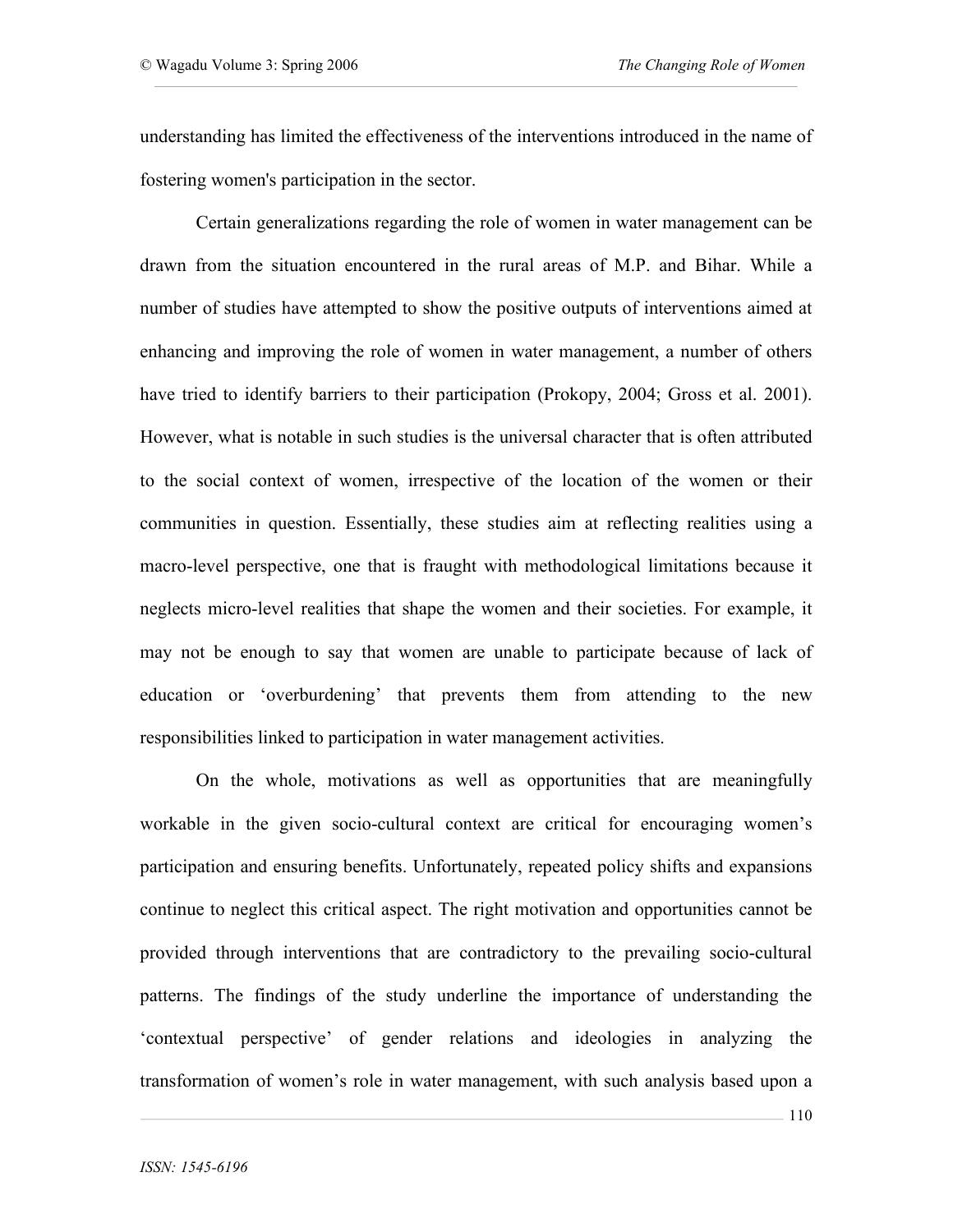holistic study of the situation of women (in relation to men) as located in their given socio-cultural context. Existing roles can be effectively modified only when interventions are built upon realistic, workable strategies that are meaningful and acceptable to the women and their communities.

### **ACKNOWLEDGEMENTS**

This paper is based upon findings of a research project funded by the Swedish International Development Agency (SIDA). The author is thankful to Prof. G. Jacks and Dr. P. Bhattacharya as co-partners in the project. The author is also thankful to Mr. Om Prakash Singh for discussions and valuable inputs to the issues raised in this paper.

### **REFERENCES**

- Aureli, A. and Brelet, C. (2004). Women and Water: An ethical issue*. Series on Women and Ethics, Essay 4.* Paris, France: UNESCO.
- Beteille, A. (1996). Caste. In Barnard, A. and Spencer, J., *Encyclopedia of social and cultural anthropology*. London , UK: Routledge.
- Brismar, A. (1997). *Freshwater and gender: A policy assessment.* Background paper to the Comprehensive Assessment of the Freshwater Resources of the World. Stockholm: Stockholm Environment Institute.
- Carr, M. and Sandhu, R. (1988). Women, technology and rural productivity: An analysis of the impact of time-and-energy saving technologies on women. *UNIFEM Occasional Paper No. 6.* N.Y., USA: United Nations Development Fund for Women.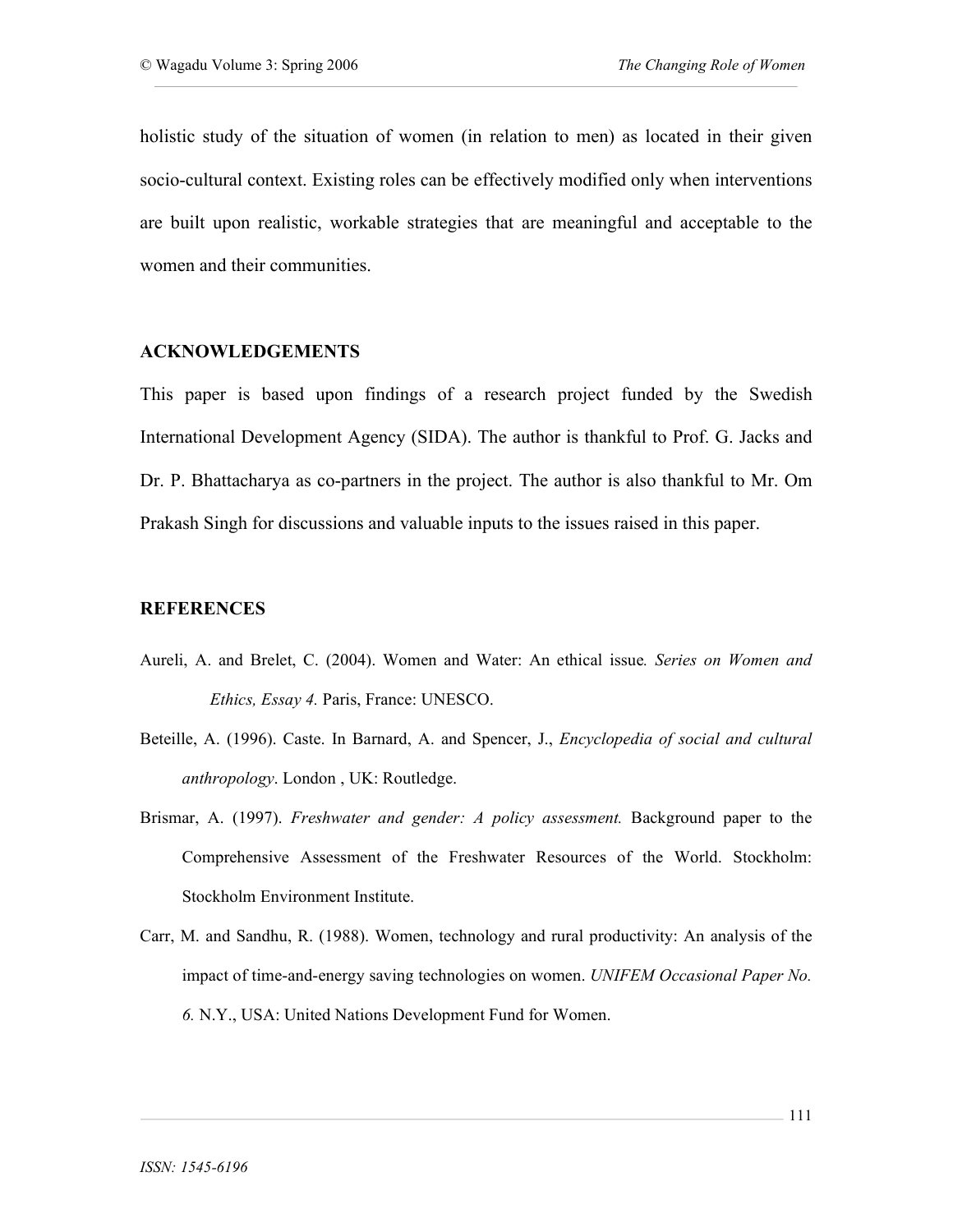- Census of India (2001). Table T00-005: Total population, population of Scheduled Castes, Scheduled Tribes and their proportions to the total population. Retrieved June 30, 2005, from the World Wide Web: http://www.censusindia.net/t\_00\_005.html
- Elmendorf, M. L. & Isely, R. B. (1983). Public & private roles of women in water supply & sanitation programs. *Human Organisation.* 42(3), 195-204.

Gross, B., van Wijk, C. and Mukherjee, N. (2001) *Linking sustainability with gender and poverty: A study in community-managed water supply projects in 15 countries.* Washington: Water and Sanitation Program, World Bank.

- ICF (2001). International Conference on Fresh Water. Bonn, 3-7 December 2001. *Conference Report*. Retrieved Feb. 14, 2005, from the World Wide Web: http://www. Water-2001.de
- ICWE (1992). Development issues for the 21st century: *The Dublin Statement Report.* International Conference on Water and the Environment, January 1992. Dublin: ICWE.
- Kalbermatten, J. K. (1991). Water and sanitation for all, will it become a reality or remain a dream? *Water International,* 16, 121-126.
- Maharaj, N., 2003. The gender approach to water management: Lessons learnt around the globe. Findings of an electronic conference series convened by the Gender and Water Alliance. Jan-Sep 2002. WEDC, Leicestershire.
- Parshad, N. (1988). *Economic effects of water supply for women in low-income areas in developing countries: implications for project design*. Princeton, NJ: Princeton University.
- Prokopy, L. S. 2004 Women's participation in rural water supply projects in India: Is it moving beyond tokenism and does it matter? *Water Policy,* 6,103-116.
- Sanday, P.R. and Goodenough, R.G. (Eds.). (1990). Introduction. *Beyond the second sex: new directions in the anthropology of gender.* (pp. 1-19). Philadelphia: University of Pennsylvania Press.

Seymour-Smith, C. (1986). *Macmillan Dictionary of Anthropology*. London: Macmillan Press Ltd.

112